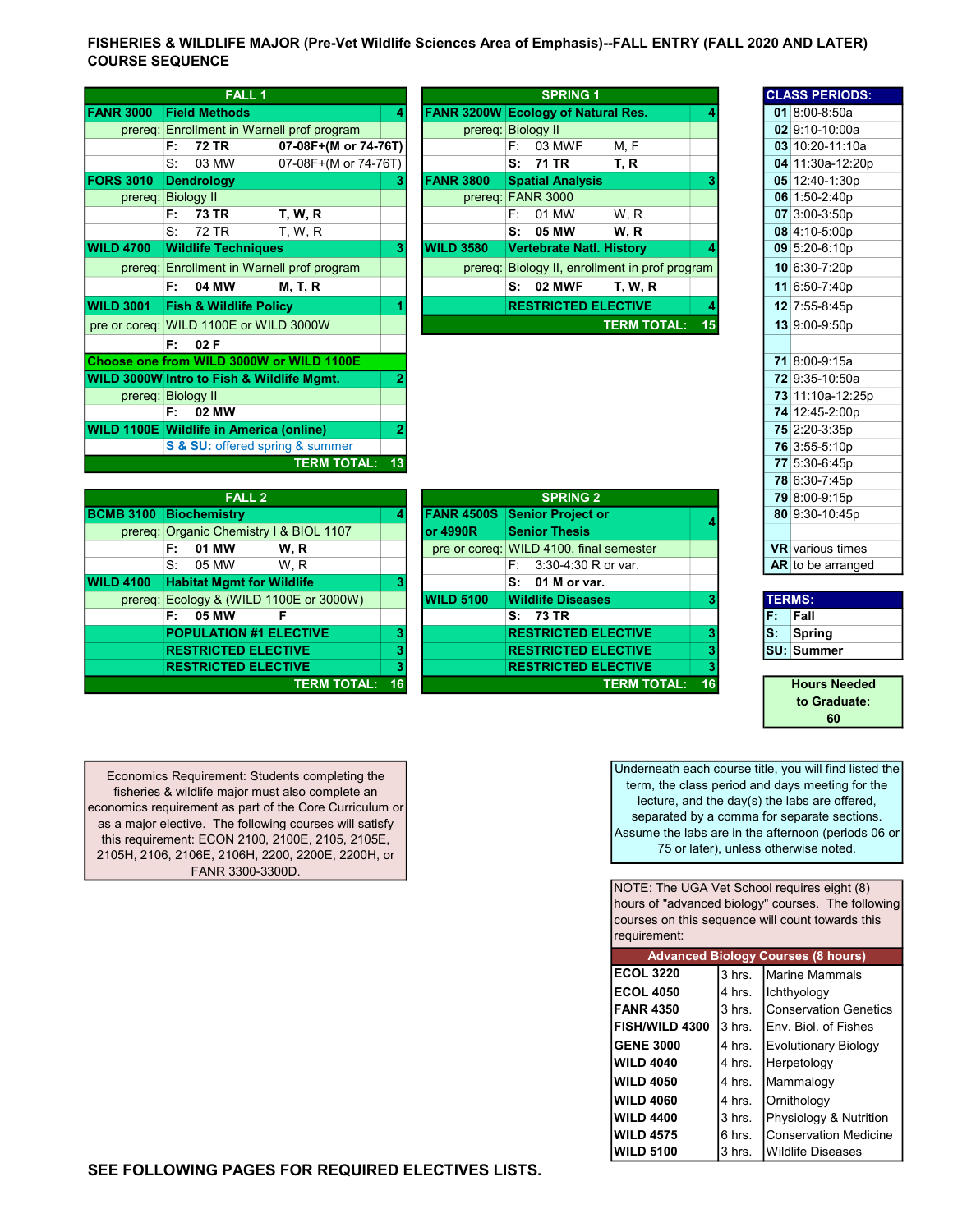# FISHERIES & WILDLIFE MAJOR (Pre-Vet Wildlife Sciences Area of Emphasis)--FALL ENTRY (FALL 2020 AND LATER) COURSE SEQUENCE (continued)

# RESTRICTED ELECTIVES (NEED 22 HOURS TOTAL):

|                  | Organismal: Wildlife Biology (1 course, 4+ hrs)    |   |                         | Policy, Law & Decision-Making (3-5 hrs)       |                |    | <b>CLASS PERIODS:</b>   |
|------------------|----------------------------------------------------|---|-------------------------|-----------------------------------------------|----------------|----|-------------------------|
| <b>WILD 4040</b> | Herpetology                                        | 4 |                         | If FANR 4500 taken, must take 3 hours from:   |                |    | 01 8:00-8:50a           |
|                  | prereq: Biology II, permission of instructor       |   | <b>ENVM 4930</b>        | Envir. Law & Govt. Regul.                     | 3              |    | 02 9:10-10:00a          |
|                  | <b>72 TR</b><br>s:<br>т                            |   |                         | prereq: POLS 1101, HIST 2111, or 2112         |                |    | 03 10:20-11:10a         |
| <b>WILD 4050</b> | Mammalogy                                          | 4 |                         | prereq: also, 3rd year standing               |                |    | 04 11:30a-12:20p        |
|                  | prereq: WILD 3580+L                                |   |                         | S: 75 TR                                      |                |    | 05 12:40-1:30p          |
|                  | т<br>F:<br><b>04 MWF</b>                           |   | <b>FANR 3400</b>        | <b>Society and Natural Res.</b>               | 2              |    | 06 1:50-2:40p           |
| <b>WILD 4060</b> | Ornithology                                        | 4 | 2nd half                | F: 03 MW<br>02-03 F                           |                |    | 07 3:00-3:50p           |
|                  | prereq: Biology II                                 |   | of term                 | s:<br><b>73 TR</b><br>05-06 F                 |                |    | 08 4:10-5:00p           |
|                  | 04 MWF<br>01-03 F<br>s.                            |   | <b>FANR 4020</b>        | <b>Sustainable Development</b>                | 3              |    | 09 5:20-6:10p           |
|                  |                                                    |   |                         | prereq: FANR 1100, LAND 1500, etc.            |                |    | 10 6:30-7:20p           |
|                  | Organismal: Zoology (1 course, 3+ hrs)             |   |                         | <b>05 MWF</b><br>s:                           |                |    | 11 6:50-7:40p           |
|                  | <b>BIOL 3700W Animal Behavior</b>                  | 3 | <b>FANR 4271</b>        | <b>Field Studies in Natl. Res.</b>            | $3 - 6$        |    | 12 7:55-8:45p           |
|                  | prereq: Biology II                                 |   |                         | prereq: apply through StudyAway portal        |                |    | 13 9:00-9:50p           |
|                  | <b>03 MWF</b><br>F: I                              |   |                         | SU: VR                                        |                |    |                         |
| <b>ECOL 3220</b> | <b>Marine Mammals</b>                              | 4 |                         | FANR 4800W Renewable Res. Policy              | $\overline{2}$ |    | 71 8:00-9:15a           |
|                  | prereq: Biology II                                 |   |                         | prereq: Economics and senior standing         |                |    | 72 9:35-10:50a          |
|                  | S: 73 TR                                           |   |                         | S: 03 MW                                      |                |    | 73 11:10a-12:25p        |
|                  | <b>SU: 8-12:15 DAILY</b>                           |   | <b>FANR 4810</b>        | <b>Natural Resources Law</b>                  | 4              |    | 74 12:45-2:00p          |
| <b>ECOL 4050</b> | Ichthyology                                        | 4 |                         | S: 75 TR                                      |                |    | 75 2:20-3:35p           |
|                  | prereq: Biology II                                 |   | <b>WILD 4500</b>        | Nongame & End. Sp. Mgmt.                      | 3              |    | 76 3:55-5:10p           |
|                  | F: 73 TR<br>03-05 W                                |   |                         | prereq: WILD 1100E/3000W, 4700, & Ecology     |                |    | 77 5:30-6:45p           |
| <b>ECOL 4240</b> | <b>Physiological Ecology</b>                       | 4 | even yrs                | F: 72 TR                                      |                |    | 78 6:30-7:45p           |
|                  | prereq: Biology II                                 |   | <b>WILD 4520</b>        | <b>Conserv. Decision-Making</b>               | 3              |    | 79 8:00-9:15p           |
|                  | 03-04 F<br>74 TR<br>F:                             |   |                         | prereq: FANR 3000 & (ECOL 3500 or FANR 3200W) |                |    | 80 9:30-10:45p          |
| <b>ENTO 4000</b> | <b>General Entomology</b>                          | 4 | pre or coreq: FANR 3800 |                                               |                |    |                         |
|                  | prereq: Biology I & II                             |   |                         | S: 71 TR<br>M or W                            |                |    | <b>VR</b> various times |
|                  | <b>05 MWF</b><br>s:<br>06-07 F                     |   |                         | If FANR 4990 taken, must take 5 hours from:   |                |    | AR to be arranged       |
| <b>FANR 4350</b> | <b>Conservation Genetics</b>                       | 3 | <b>WILD 4520</b>        | <b>Conserv. Decision-Making</b>               | 3              |    |                         |
|                  | prereq: Biology I & II & (Stat or Biostat)         |   |                         | prereq: FANR 3000 & (ECOL 3500 or FANR 3200W) |                |    | <b>TERMS:</b>           |
|                  |                                                    |   |                         |                                               |                |    | Fall                    |
|                  | <b>73 TR</b><br>F:                                 |   | pre or coreq: FANR 3800 |                                               |                | F. |                         |
| <b>FISH 4300</b> | <b>Environ Biology of Fishes</b>                   | 4 |                         | S: 71 TR<br>M or W                            |                | S: | <b>Spring</b>           |
|                  | prereq: Biology II                                 |   |                         | .and 2 hours from the FANR 4500 list above.   |                |    | <b>SU: Summer</b>       |
|                  | <b>04 MWF</b><br>s:<br>05-08 F                     |   |                         |                                               |                |    |                         |
| <b>FISH 4650</b> | <b>Georgia Fishes Field Study</b>                  | 4 |                         | Population: Elective #1 (1 course, 3+ hrs)    |                |    | <b>Hours Needed</b>     |
|                  | prereq: apply through StudyAway portal             |   | <b>ECOL 4000</b>        | <b>Popul. &amp; Community Ecology</b>         | 3              |    | to Graduate:            |
|                  | SU: Maymester                                      |   |                         | prereq: (FANR 3200W or ECOL 3500) & Calculus  |                |    | 60                      |
| <b>WILD 4040</b> | Herpetology                                        | 4 |                         | F:<br>75 TR                                   |                |    |                         |
|                  | prereq: Biology II, permission of instructor       |   | <b>WILD 5700</b>        | <b>Applied Pop. Dynamics</b>                  | 3              |    |                         |
|                  | S: 72 TR<br>т                                      |   |                         | prereq: (FANR 3200W or ECOL 3500) & Precal    |                |    |                         |
| <b>WILD 4050</b> | <b>Mammalogy</b>                                   | 4 |                         | w<br>F: 02 MW                                 |                |    |                         |
|                  | prereq: WILD 3580+L                                |   |                         | *ECOL 4000 and WILD 4050L conflict and        |                |    |                         |
|                  | <b>04 MWF</b><br>т<br>F:                           |   |                         | cannot be taken in the same term              |                |    |                         |
| <b>WILD 4060</b> | <b>Ornithology</b>                                 | 4 |                         |                                               |                |    |                         |
|                  | prereq: Biology II                                 |   |                         |                                               |                |    |                         |
|                  | <b>04 MWF</b><br>S:<br>01-03 F                     |   |                         |                                               |                |    |                         |
| <b>WILD 4575</b> | <b>Conserv. Medicine &amp; Biol.*</b>              | 6 |                         |                                               |                |    |                         |
|                  | prereq: Biology I & II & permission of instructor  |   |                         |                                               |                |    |                         |
|                  | SU: VR                                             |   |                         |                                               |                |    |                         |
|                  | *can use 3 hrs here & 3 hrs towards Open Electives |   |                         |                                               |                |    |                         |
| <b>WILD 4400</b> | <b>Wildlife Phys. and Nutrition</b>                |   |                         |                                               |                |    |                         |
|                  | prereq: WILD 1100E or 3000W                        |   |                         |                                               |                |    |                         |
|                  | 72 TR<br>s:                                        |   |                         |                                               |                |    |                         |
| <b>WILD 5200</b> | Intl Wildlife Mgmt in S. Africa*                   | 6 |                         |                                               |                |    |                         |
|                  | prereq: apply through StudyAway portal             |   |                         |                                               |                |    |                         |

|                  | Organismal: Wildlife Biology (1 course, 4+ hrs) |   |                         | Policy, Law & Decision-Making (3-5 hrs)       |                |               | <b>CLASS PERIODS:</b>   |
|------------------|-------------------------------------------------|---|-------------------------|-----------------------------------------------|----------------|---------------|-------------------------|
| <b>WILD 4040</b> | Herpetology                                     | 4 |                         | If FANR 4500 taken, must take 3 hours from:   |                |               | 01 8:00-8:50a           |
|                  | prereq: Biology II, permission of instructor    |   | <b>ENVM 4930</b>        | Envir. Law & Govt. Regul.                     | 3 <sup>1</sup> |               | 02 9:10-10:00a          |
|                  | <b>72 TR</b><br>S:<br>т                         |   |                         | prereq: POLS 1101, HIST 2111, or 2112         |                |               | 03 10:20-11:10a         |
| <b>WILD 4050</b> | Mammalogy                                       | 4 |                         | prereq: also, 3rd year standing               |                |               | 04 11:30a-12:20p        |
|                  | prereq: WILD 3580+L                             |   |                         | S: 75 TR                                      |                |               | 05 12:40-1:30p          |
|                  | т<br>F:<br><b>04 MWF</b>                        |   | <b>FANR 3400</b>        | <b>Society and Natural Res.</b>               | $\overline{2}$ |               | 06 1:50-2:40p           |
| <b>WILD 4060</b> | Ornithology                                     | 4 | 2nd half                | 03 MW<br>F: I<br>02-03 F                      |                |               | 07 3:00-3:50p           |
|                  | prereq: Biology II                              |   | of term                 | S: 73 TR<br>05-06 F                           |                |               | 08 4:10-5:00p           |
|                  | <b>04 MWF</b><br>01-03 F<br>S:                  |   | <b>FANR 4020</b>        | <b>Sustainable Development</b>                | 3              |               | 09 5:20-6:10p           |
|                  |                                                 |   |                         | prereq: FANR 1100, LAND 1500, etc.            |                |               | 10 6:30-7:20p           |
|                  | Organismal: Zoology (1 course, 3+ hrs)          |   |                         | $S: 05$ MWF                                   |                |               | 11 6:50-7:40p           |
|                  | <b>BIOL 3700W Animal Behavior</b>               | 3 | <b>FANR 4271</b>        | <b>Field Studies in Natl. Res.</b>            | $3 - 6$        |               | 12 7:55-8:45p           |
|                  | prereq: Biology II                              |   |                         | prereq: apply through StudyAway portal        |                |               | 13 9:00-9:50p           |
|                  | 03 MWF<br>F: I                                  |   |                         | SU: VR                                        |                |               |                         |
| <b>ECOL 3220</b> | <b>Marine Mammals</b>                           | 4 |                         | <b>FANR 4800W Renewable Res. Policy</b>       | $\mathbf{2}$   |               | 71 8:00-9:15a           |
|                  | prereq: Biology II                              |   |                         | prereg: Economics and senior standing         |                |               | 72 9:35-10:50a          |
|                  | S: 73 TR                                        |   |                         | S: 03 MW                                      |                |               | 73 11:10a-12:25p        |
|                  | <b>SU: 8-12:15 DAILY</b>                        |   | <b>FANR 4810</b>        | <b>Natural Resources Law</b>                  | 4              |               | 74 12:45-2:00p          |
| <b>ECOL 4050</b> | <b>Ichthyology</b>                              | 4 |                         | S: 75 TR                                      |                |               | 75 2:20-3:35p           |
|                  | prereq: Biology II                              |   | <b>WILD 4500</b>        | Nongame & End. Sp. Mgmt.                      | 3 <sup>1</sup> |               | 76 3:55-5:10p           |
|                  | 03-05 W<br>F: 73 TR                             |   |                         | prereq: WILD 1100E/3000W, 4700, & Ecology     |                |               | 77 5:30-6:45p           |
| <b>ECOL 4240</b> | <b>Physiological Ecology</b>                    | 4 | even yrs                | F: 72 TR                                      |                |               | 78 6:30-7:45p           |
|                  | prereq: Biology II                              |   | <b>WILD 4520</b>        | <b>Conserv. Decision-Making</b>               | 3 <sup>1</sup> |               | 79 8:00-9:15p           |
|                  | 03-04 F<br>F: I<br>74 TR                        |   |                         | prereq: FANR 3000 & (ECOL 3500 or FANR 3200W) |                |               | 80 9:30-10:45p          |
| <b>ENTO 4000</b> | <b>General Entomology</b>                       | 4 | pre or coreq: FANR 3800 |                                               |                |               |                         |
|                  | prereq: Biology I & II                          |   |                         | S: 71 TR<br>M or W                            |                |               | <b>VR</b> various times |
|                  | 06-07 F<br>$\mathbf{S}$ :<br><b>05 MWF</b>      |   |                         | If FANR 4990 taken, must take 5 hours from:   |                |               | AR to be arranged       |
| <b>FANR 4350</b> | <b>Conservation Genetics</b>                    | 3 | <b>WILD 4520</b>        | <b>Conserv. Decision-Making</b>               | 3 <sup>1</sup> |               |                         |
|                  | prereq: Biology I & II & (Stat or Biostat)      |   |                         | prereq: FANR 3000 & (ECOL 3500 or FANR 3200W) |                | <b>TERMS:</b> |                         |
|                  | <b>73 TR</b><br>F:                              |   | pre or coreq: FANR 3800 |                                               |                | F.            | Fall                    |
| <b>FISH 4300</b> | <b>Environ Biology of Fishes</b>                | 4 |                         | S: 71 TR<br>M or W                            |                | S.            | Spring                  |
|                  | prereq: Biology II                              |   |                         | and 2 hours from the FANR 4500 list above.    |                |               | <b>SU: Summer</b>       |
|                  | 04 MWF<br>05-08 F<br>s.                         |   |                         |                                               |                |               |                         |
| <b>FISH 4650</b> | <b>Georgia Fishes Field Study</b>               | 4 |                         | Population: Elective #1 (1 course, 3+ hrs)    |                |               | <b>Hours Needed</b>     |
|                  | prereq: apply through StudyAway portal          |   | <b>ECOL 4000</b>        | <b>Popul. &amp; Community Ecology</b>         | 3 <sup>1</sup> |               | to Graduate:            |
|                  | SU: Maymester                                   |   |                         | prereq: (FANR 3200W or ECOL 3500) & Calculus  |                |               | 60                      |

| <b>LASS PERIODS:</b>     |
|--------------------------|
| 01 8:00-8:50a            |
| 02 9:10-10:00a           |
| 03 10:20-11:10a          |
| 04 11:30a-12:20p         |
| 05 12:40-1:30p           |
| 06 1:50-2:40p            |
| 07 3:00-3:50p            |
| 08 4:10-5:00p            |
| 09 5:20-6:10p            |
| 10 6:30-7:20p            |
| 11 6:50-7:40p            |
| 12 7:55-8:45p            |
| 13 9:00-9:50p            |
|                          |
| 71 8:00-9:15a            |
| 72 9:35-10:50a           |
| 73 11:10a-12:25p         |
| 74 12:45-2:00p           |
| 75 2:20-3:35p            |
| 76 3:55-5:10p            |
| 77 5:30-6:45p            |
| 78 6:30-7:45p            |
| 79 8:00-9:15p            |
| 80 9:30-10:45p           |
|                          |
| <b>R</b> various times   |
| <b>AR</b> to be arranged |
|                          |

| <b>TERMS:</b> |                   |  |  |  |
|---------------|-------------------|--|--|--|
|               | Fall              |  |  |  |
|               | Spring            |  |  |  |
|               | <b>SU: Summer</b> |  |  |  |

Hours Needed to Graduate: 60